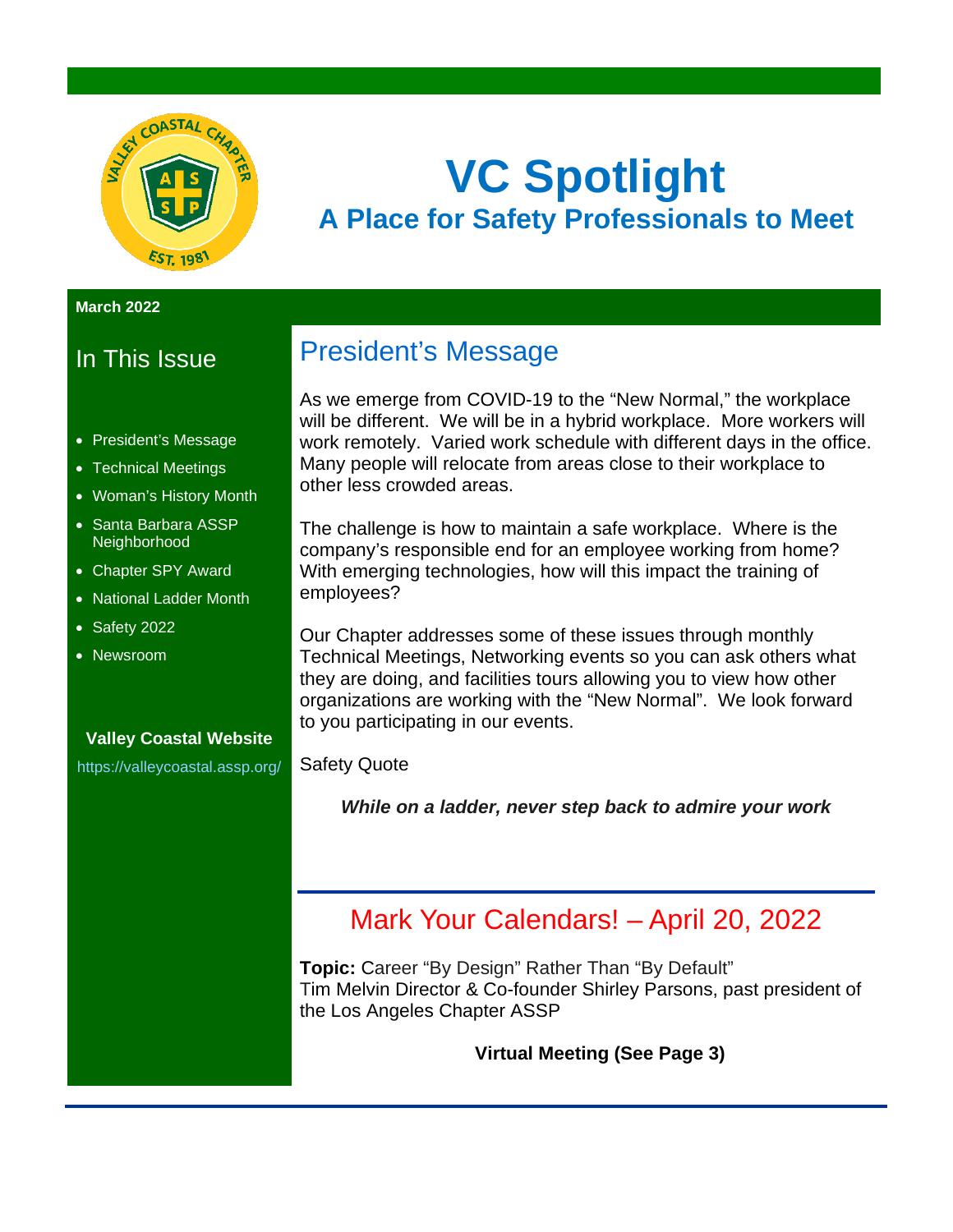## April Virtual Technical Meeting

April 20, 2022, at 9:00 a.m. – 10:30 a.m.

**Topic** Career "By Design" Rather Than "By Default"

- Take Control of your Career
- Evaluate your Current Position
- Define your Skills
- Define your Opportunities



**Speaker** Tim Melvin Director & Co-founder Shirley Parsons, past president of the Los Angeles Chapter ASSP

## **CLICK HERE TO [REGISTER](https://us02web.zoom.us/meeting/register/tZYscuCvpzwpG9L3oB6HqMBcQcfEEjoB6Df_) NOW**

For more information:

**[Valley Coastal Chapter ASSP Virtual Technical Meeting –](https://valleycoastal.assp.org/events/valley-coastal-chapter-assp-virtual-technical-meeting-9/) ASSP Valley Coastal Chapter**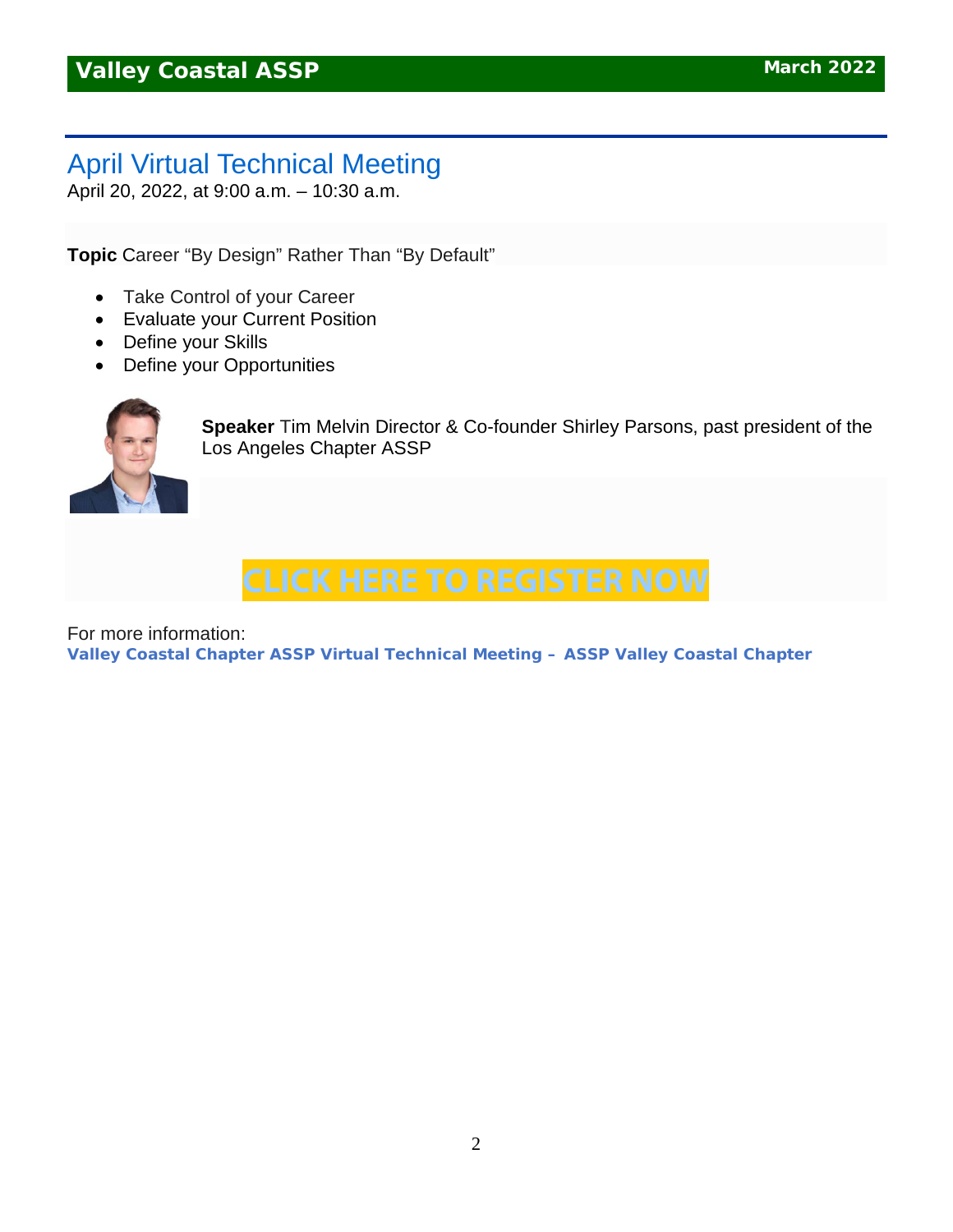### March is Woman's History Month

## "Honoring Women's History Month" Safety Compliance Institute invites you to Women in Construction Event

Brought to you by the U.S. Department of Labor, Office of Federal Contract Compliance Programs in collaboration with the Women's Bureau.

" Paving the Way to Connect Women to Non Traditional Jobs" Date: Thursday, March 24, 2022 Location: Virtual Webinar Time: 10:00 AM – 11:00 AM

### Sorry delays in publishing the newsletter caused us to miss the event but the following links were published in the Webinar

### OFCCP & WB - WOMEN IN CONSTRUCTION EVENT

Thursday, March 24⋅7:00 – 8:30am

WANTO Grant Program: The Women in Apprenticeship and Nontraditional Occupations (WANTO) grant helps to expand pathways for women to enter and lead in all industries. Here's information on WANTO <https://www.dol.gov/agencies/wb/grants/wanto>

OFCCP Technical Assistance Guide Link:

[https://www.dol.gov/sites/dolgov/files/OFCCP/Construction/508\\_cctag\\_12032020.pdf](https://www.dol.gov/sites/dolgov/files/OFCCP/Construction/508_cctag_12032020.pdf)

OFCCP FAQs Link:<https://www.dol.gov/agencies/ofccp/faqs/construction-compliance>

[7:55 AM] Neri, Nicole – WB [Regional Offices | U.S. Department of Labor \(dol.gov\)](https://www.dol.gov/agencies/wb/contact/regions#:%7E:text=Region%201%20-%20Boston%3A%20Connecticut%2C%20Maine%2C%20Massachusetts%2C%20New,District%20of%20Columbia%2C%20Maryland%2C%20Pennsylvania%2C%20Virginia%2C%20West%20Virginia)

#### TARGET AUDIENCE:

Contractors with employment opportunities seeking to meet OFCCP's goal set for women.

Come learn more about the OFCCP's:

- Outreach and Recruitment Efforts
- Goals
- Record Retention
- Come learn more about the WB's:
- Grants, Research, and Resources
- Work to Connect Women to Non-Traditional Occupations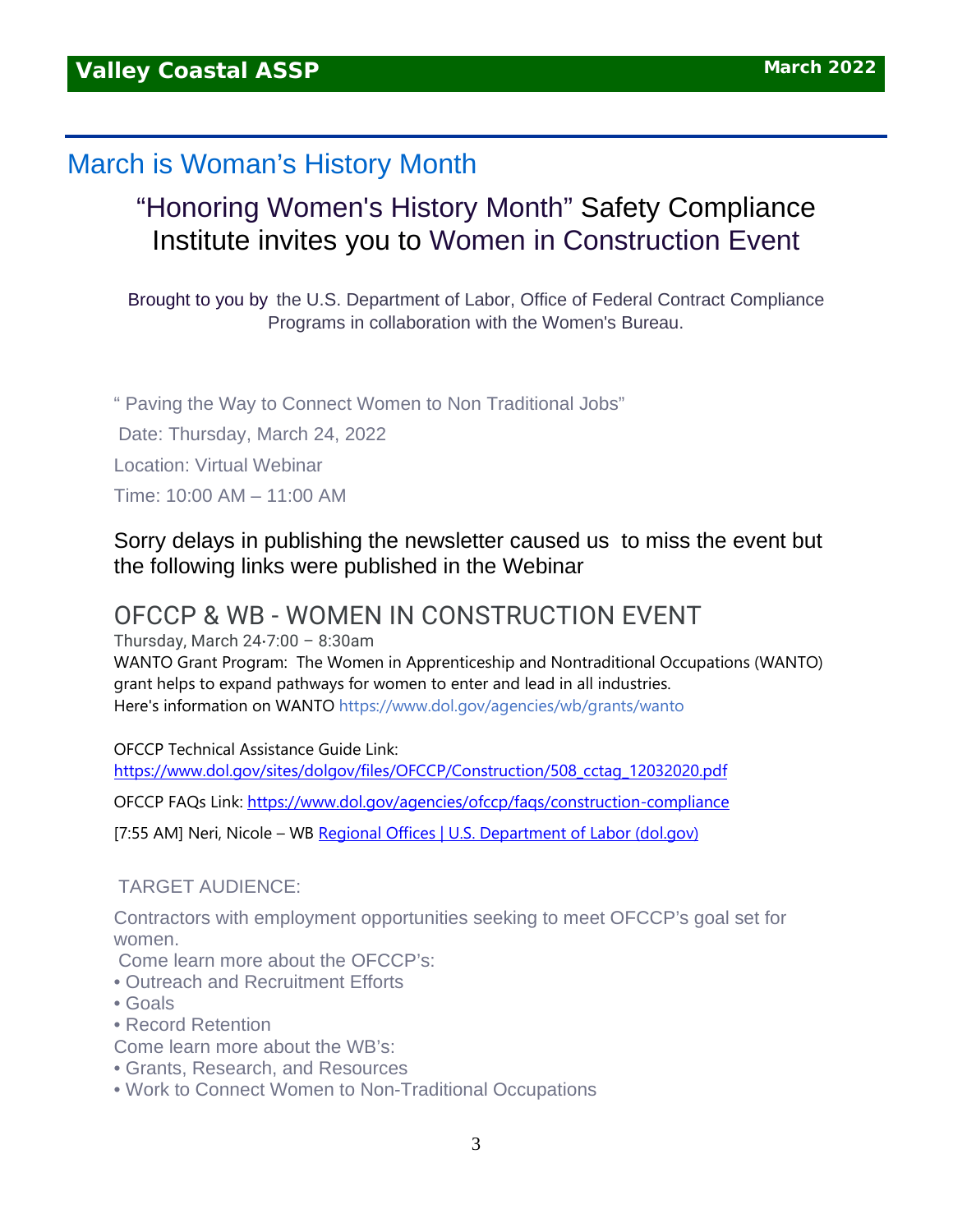### **Vanessa de la Torre, CHST and past President of our Chapter was recognized by her employer PCL Construction for the Women in Construction Week**.

Thomas J. Izykowski, CHST, District Health, Safety & Environment Manager at PCL Construction commented: As an accredited Safety Professional, she has been a role model for spreading positive safety culture within PCL, as well as across the industry through her involvement in industry organizations. Vanessa is exceedingly caring and compassionate, and her people-centric approach is the embodiment of what every safety leader should strive for in their career

## Santa Barbara ASSP Neighborhood

### **Introducing the Santa Barbara Neighborhood of the Valley Coastal Chapter ASSP**

In our chapter surveys, one of the top reasons indicated for joining the ASSP has been to "expand your local network of safety professionals". In order to facilitate this, we are setting up a few neighborhood groups to allow members to meet other local safety professionals.

J.B. Quigley will coordinate our first neighborhood for the Santa Barbara area. Please send an email to [president-elect@valleycoastal.assp.org](mailto:president-elect@valleycoastal.assp.org) for more information on joining this networking opportunity.

If you are interested in developing a Chapter Neighborhood in the San Luis Obispo area, send an email to [president-elect@valleycoastal.assp.org](mailto:president-elect@valleycoastal.assp.org) and provide your contact information.

I hope you will take advantage of this opportunity to meet fellow safety professionals, and who are most likely dealing with similar challenges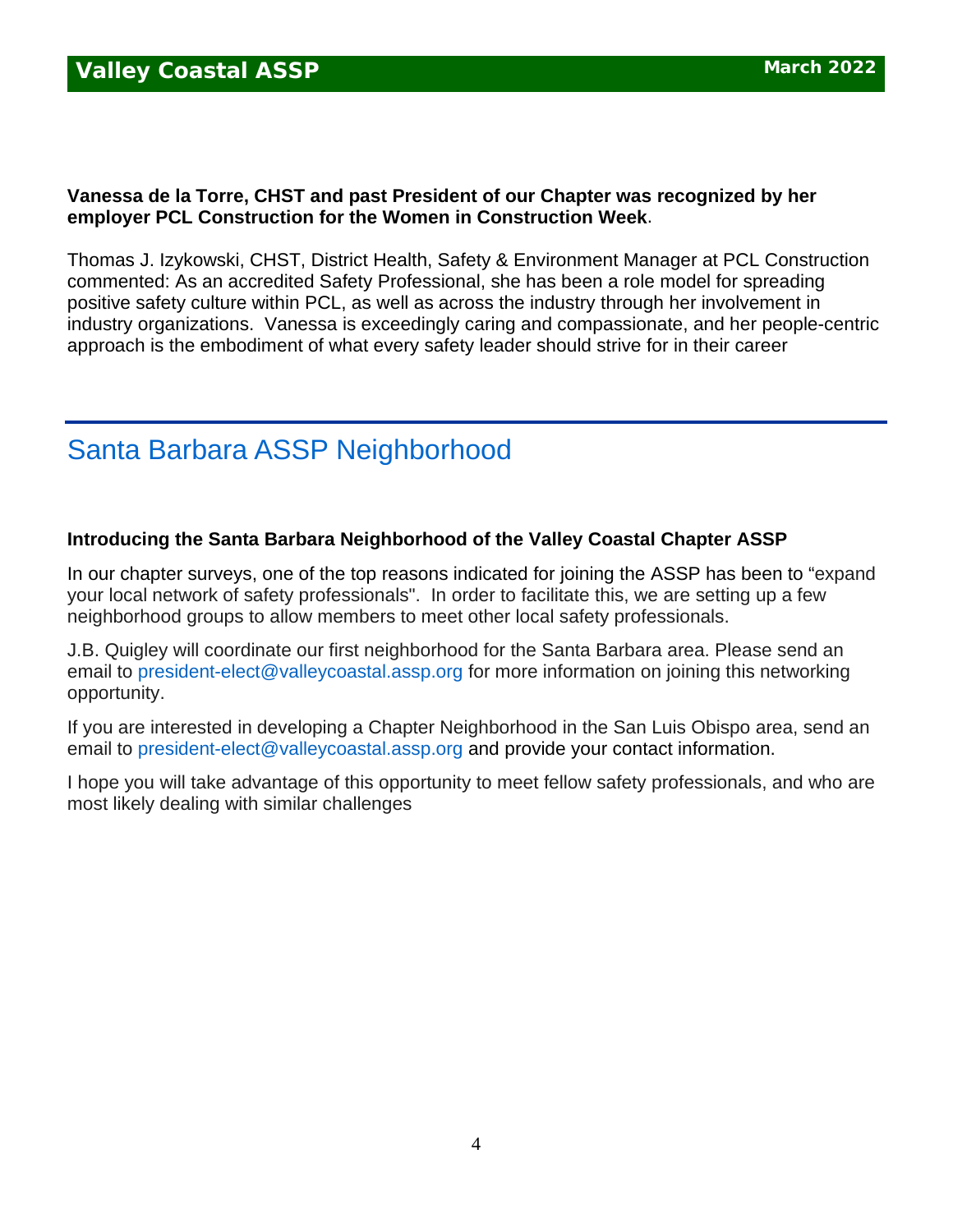## CHAPTER SPY AWARD

The Valley Coastal Chapter is now taking nominations for the 2021-2022 Chapter SPY award. This award is an honor acknowledging the dedication and outstanding contributions of a member to our Chapter and or community. To be eligible the nominee must:

- 1. Be a Member or Professional Member in good standing of the Chapter and the Society.
- 2. Not have received this award within the past 5 years
- 3. Be engaged in full-time employment in the profession of protecting people, property and the environment.

Nominees are not eligible if they are currently serving as a member of the the Chapter Awards Committee or have been elected an ASSP fellow.

The nominee's most recent three (3) years of activities will be considered as a minimum since the winner will be put in for the region and/or society level which is looks at 3-5 years of activity. The judging criteria are:

- Demonstrate technical expertise in the broad filed of safety and a thorough knowledge of the operational aspects of his/her safety employment
- Demonstrated outstanding contributions to the Chapter or Section, activities, including committee or task force chair, officer, services to members, lecturer at seminars, etc.
- Leadership in establishment, maintenance, and improvement of technical or Chapter programs in the organization nominee serves or elsewhere.
- Other personal achievements related to safety and health.
- Professional contributions to advance the safety profession, such as fostering professional development, public/community services, instructor at educational institutions, involvement in codes and legislation, articles written, work with allied groups, etc.
- Awards and innovations, including citations, honors, plaques; or new procedures or systems developed.
- Endorsements by superiors and verifications by associates, in the form of letters on appropriate stationery of the employer, Area Director, where applicable and Regional Vice President.

The nomination must include the nomination form and/or letter of endorsement from the nominating member.

Please submit the nomination to the Chapter no later than April  $15<sup>th</sup>$  so that the committee can determine the winner and have the award presented during the May chapter meeting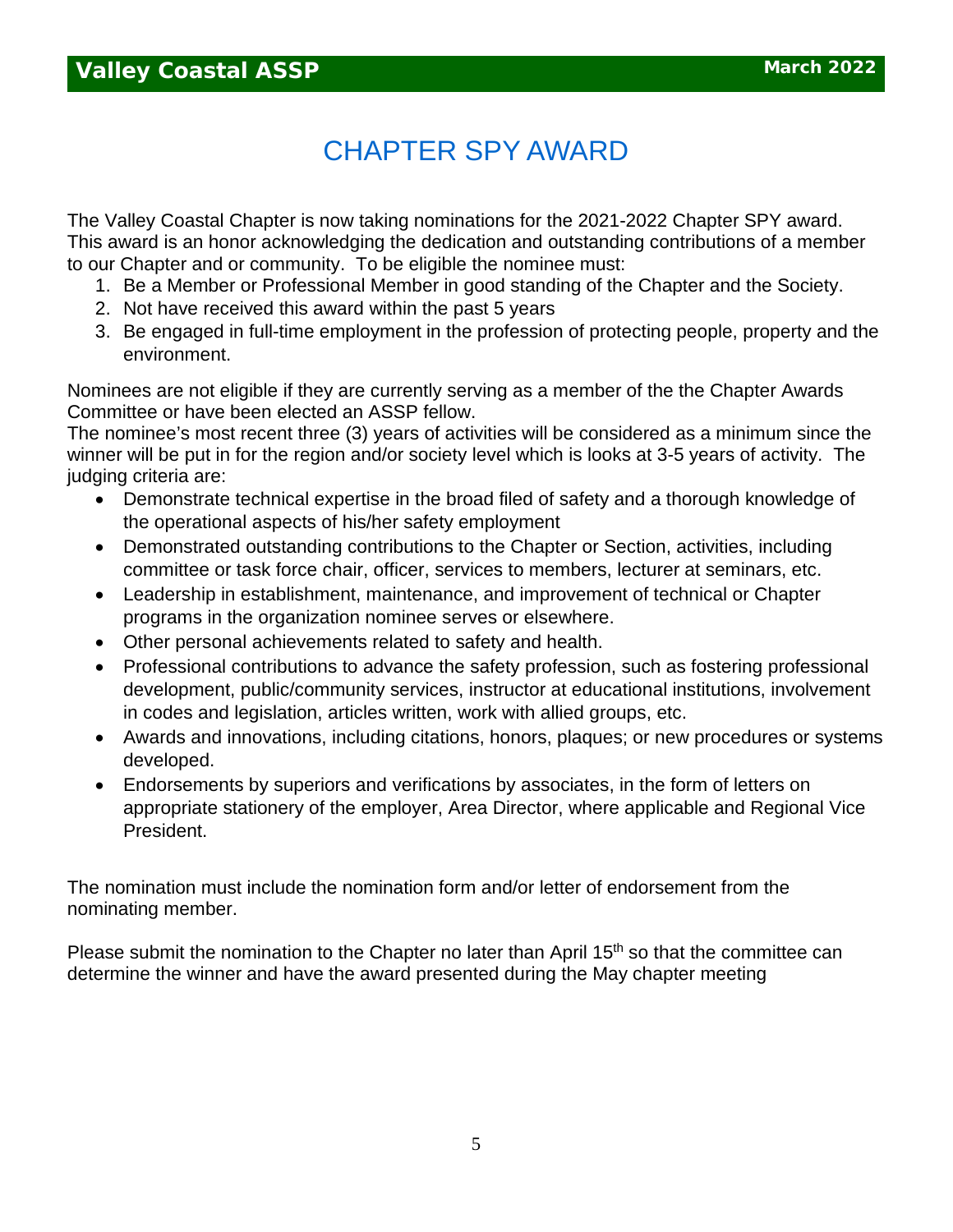

### **CHAPTER SAFETY PROFESSIONAL OF THE YEAR**

#### **NOMINATION FORM**

(Please print or type)

(To be filled out by individual member, Chapter or Section submitting the name of a nominee for this award)

| CANDIDATE'S NAME     |              |  |
|----------------------|--------------|--|
| TITLE                |              |  |
| COMPANY/ORGANIZATION |              |  |
| <b>ADDRESS</b>       |              |  |
| CITY/STATE/ZIP       |              |  |
| PHONE (              | <b>EMAIL</b> |  |

Briefly describe nominee's current or recent ASSP activities:

(As the sponsoring individual, Chapter or Section, I/We have reviewed the petition and believe all statements to be accurate, and a faithful reflection of the nominee's safety activities in the Society, for an employer and in the community).

#### **SPONSORING Individual, Chapter or Section**

(I the Nominee have reviewed the petition and believe all statements to be accurate, and a faithful reflection of the safety activities in the Society, for an employer and in the community)

#### SIGNATURE OF NOMINEE. **SIGNATURE**

IF A SPONSOR IS A SECTION, INDICATE SPONSOR REPRESENTATIVES

NAME TITLE THE TITLE THE TIME THE TIME OF THE TIME OF TIME OF THE TIME OF TIME OF THE TIME OF THE TIME OF THE

**ADDRESS** 

6

PHONE ( )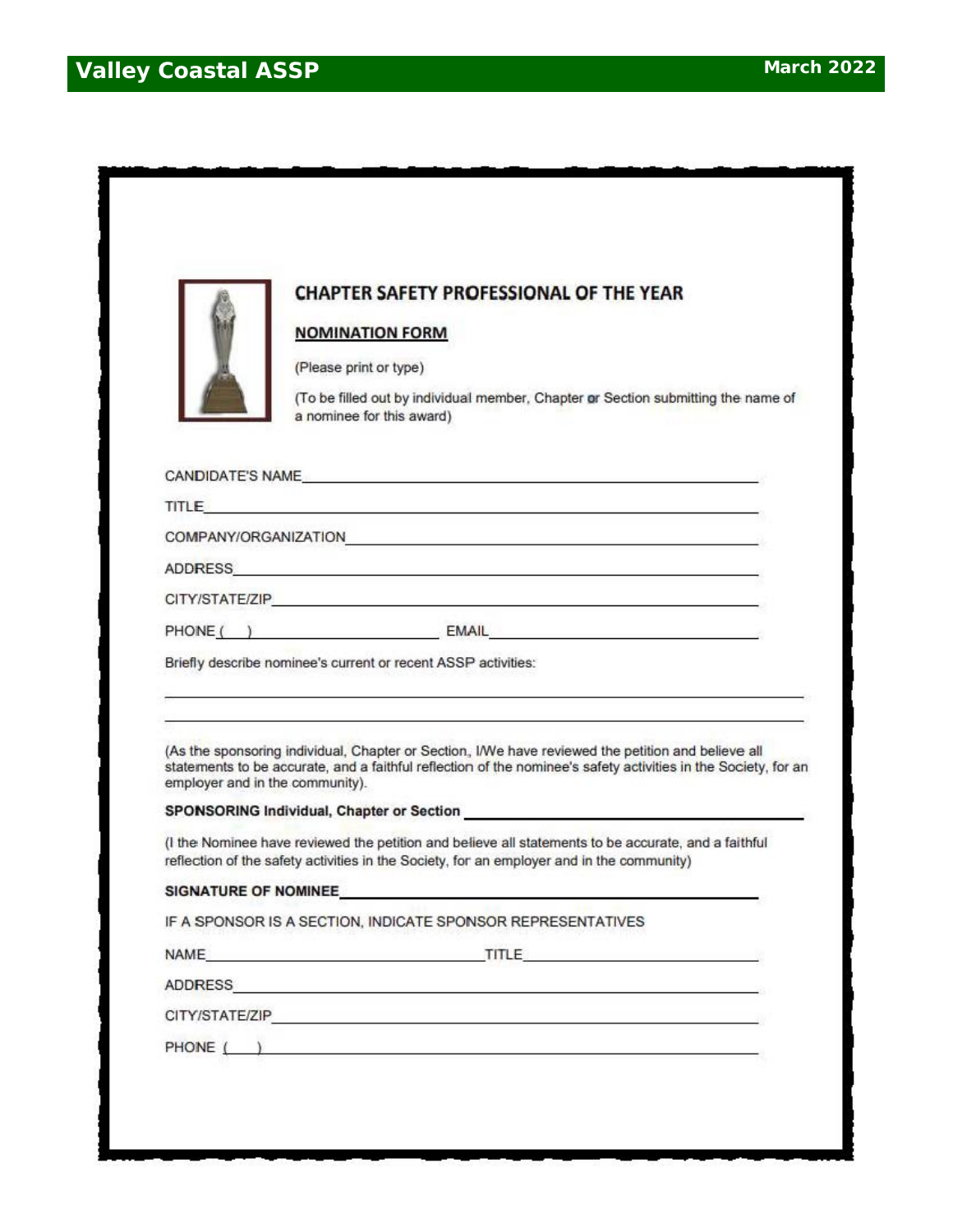## National Ladder Month

Every step matters: From step stools to extension ladders, make sure you're putting the right foot forward.

Every year over 100 people die in ladder-related accidents, and thousands suffer disabling injuries. Join the American Ladder Institute (ALI) and participate in National Ladder Safety Month in March. This important month was designed to raise awareness of ladder safety and to decrease the number of ladder-related injuries and fatalities.

What is National Ladder Safety Month?

National Ladder Safety Month is the only movement dedicated exclusively to the promotion of ladder safety, at home and at work. Help us bring awareness to the importance of the safe use of ladders through resources, training and a national dialogue.

**[National](https://www.laddersafetymonth.com/About/National-Ladder-Safety-Month) Ladder Safety Month | March 2022**

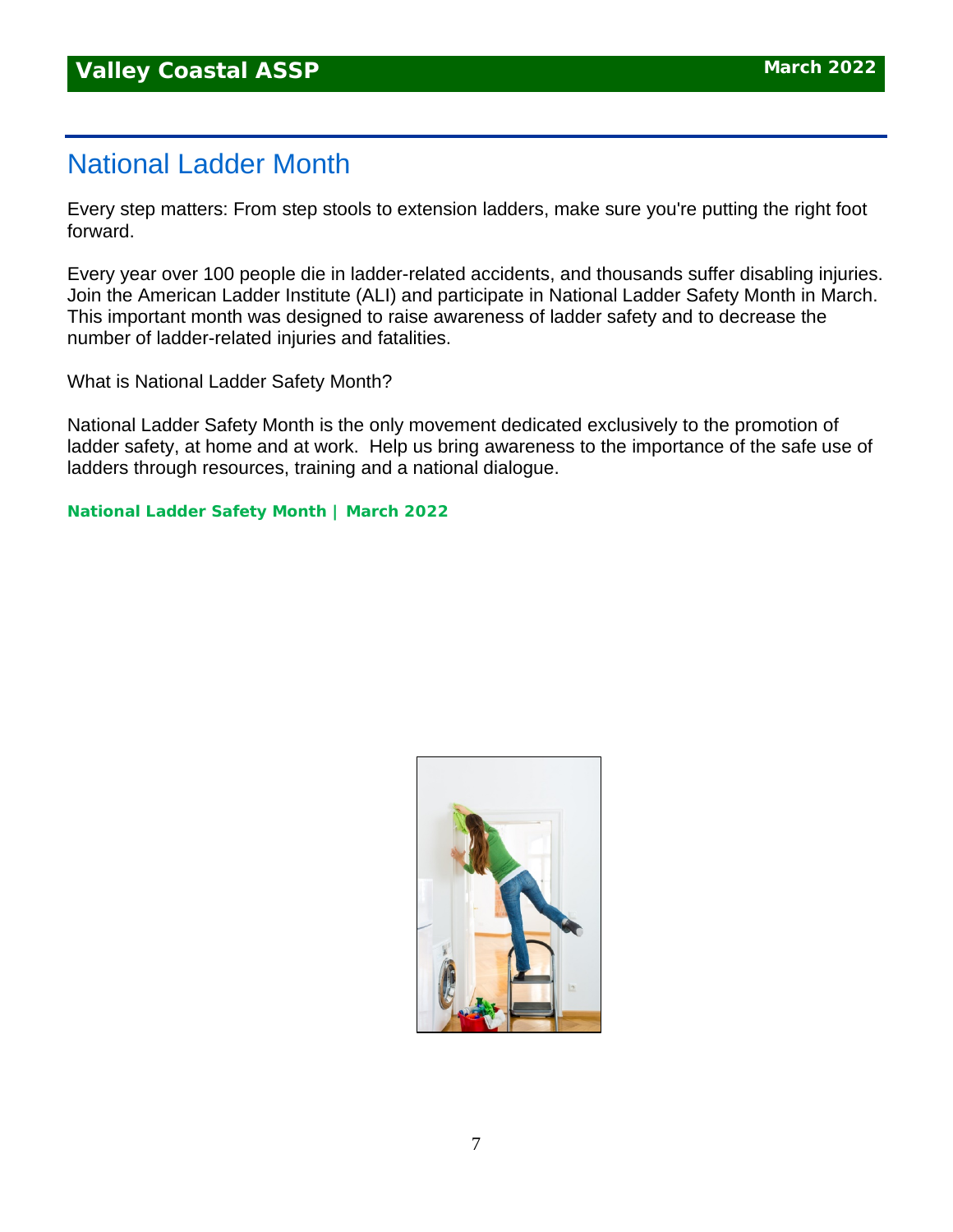## Safety 2022 Conference and Expo

Registration is now open for ASSP's 60<sup>th</sup> Annual Event

The American Society of Safety Professionals is excited to announce a dynamic format for our 2022 annual conference and expo, along with a new date and location. You can expect an unmatched conference experience that is mindful of the public safety and health challenges we continue to face due to the pandemic. Get the high-quality professional content you expect from ASSP, with new ways to learn and engage both online and in person.



For More Information, Visit: htps://safety.assp.org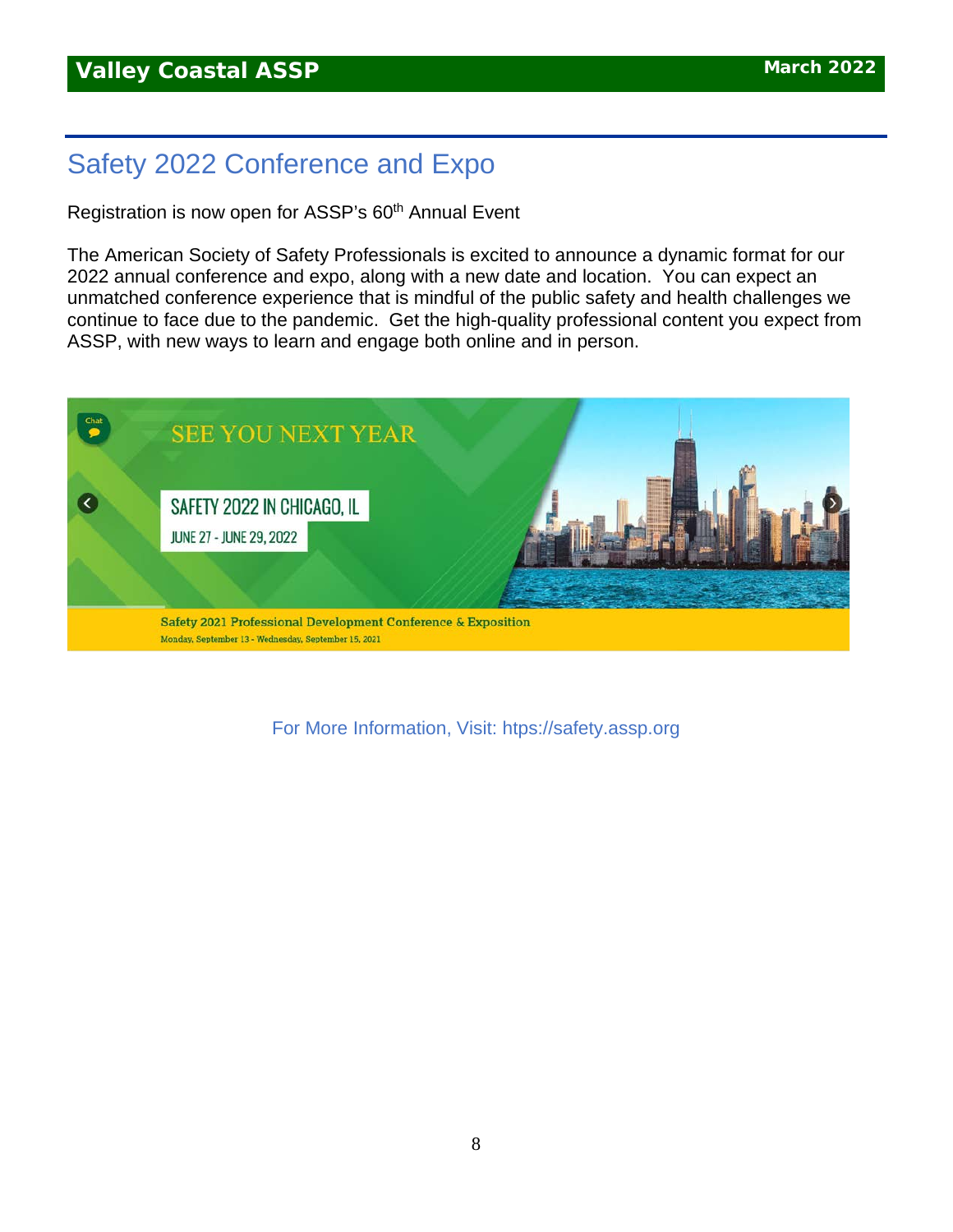### Newsroom

The American Society of Safety Professionals is your source for insights on trends in the safety profession, including developments in safety management, worker safety, government and regulatory affairs and standards.

### **ASSP Remembers Deadly Factory Fire that Spurred Workplace Safety**

ASSP encourages all workers to join the Society in recognizing the anniversary of the Triangle Shirtwaist Factory fire with a moment of silence on March 25.

Workplace safety and health became national news more than 100 years ago this month when the [Triangle Shirtwaist Factory fire](https://www.assp.org/news-and-articles/2021/03/24/the-triangle-shirtwaist-factory-fire-an-american-tragedy) in New York City led to the deaths of 146 garment workers – most of them women as young as 14 years old – on March 25, 1911.

A few months after the tragedy came the creation of the world's oldest professional safety organization – the United Association of Casualty Inspectors now known as the American Society of Safety Professionals (ASSP) – a group that remains dedicated to progressively advancing the safety and health of workers everywhere, especially during the global pandemic.

ASSP encourages all companies and their workers to join the Society in recognizing this anniversary by observing a moment of silence at 4:45 p.m. ET on Friday, March 25 – the exact time the first alarm was sounded – to pay tribute to the workers who died in the fire while also refocusing on creating safe work environments. According to the U.S. Bureau of Labor Statistics, more than 5,000 people are fatally injured on the job each year.

During the Triangle fire in lower Manhattan, fire exit doors were locked and other doors only opened inward, making it impossible for the onrush of workers to get out. The fire escape was poorly constructed and didn't meet weight requirements. Fire department ladders couldn't reach the upper floors of the 10-story building. Many workers died by jumping out of windows and into an elevator shaft as they fought to escape the flames.

"The Triangle Shirtwaist Factory fire was the deadliest industrial disaster in New York City history, and it inspired our country to address workplace safety in an organized way that didn't previously exist," said ASSP President Brad Giles, P.E., CSP, STS, FASSP, GIOSH. "The tragedy led to a series of laws and regulations that improved workplace safety. It also caused a concerned group of insurance company safety engineers to start an organization that is now ASSP."

From its inception on Oct. 14, 1911, ASSP has grown into a global membership organization of 36,000 occupational safety and health professionals whose efforts reduce workplace injuries, illnesses and fatalities. But the work of safety organizations, employers and federal agencies like the Occupational Safety and Health Administration (OSHA) and National Institute for Occupational Safety and Health (NIOSH) is never complete.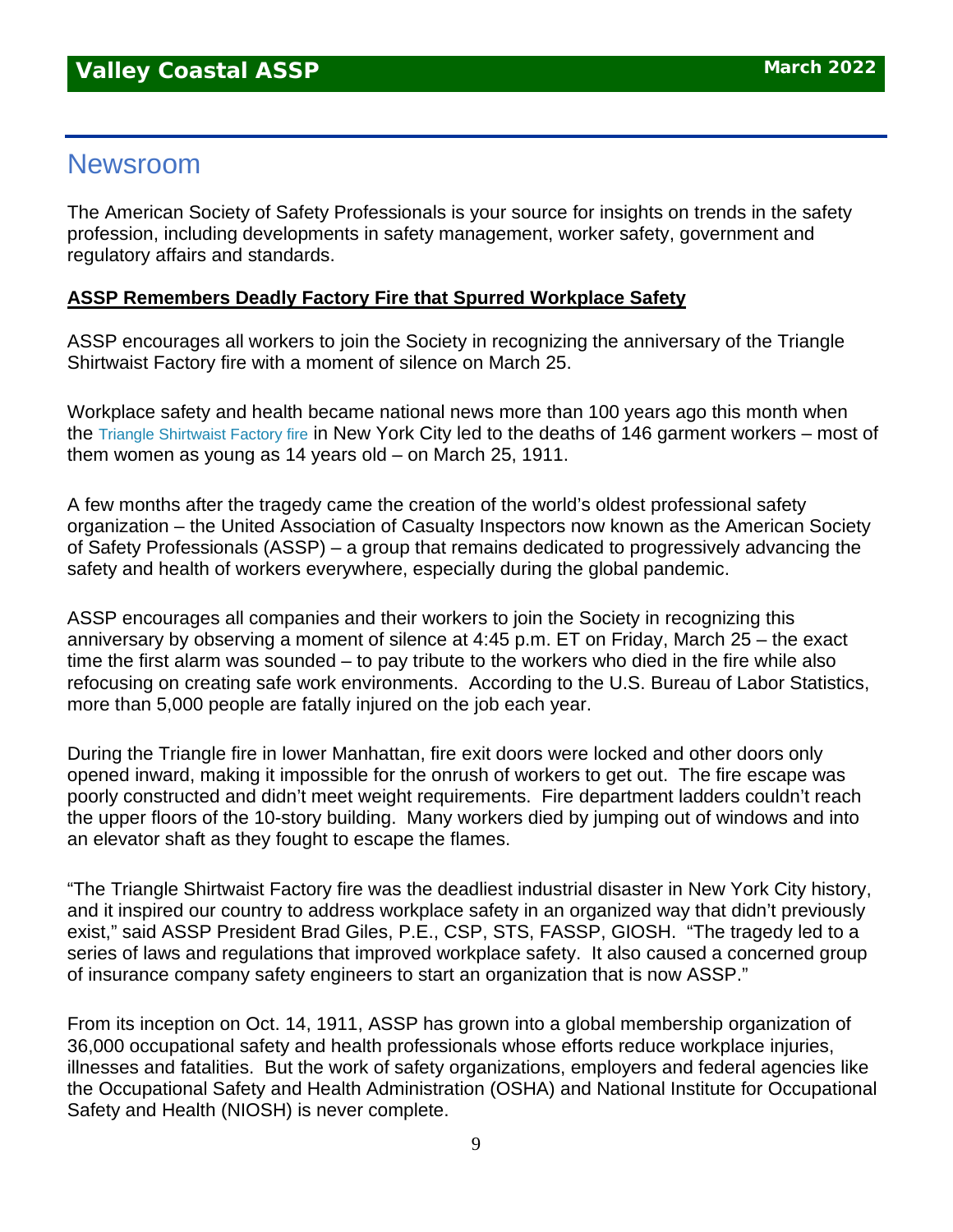"Whether you work at a construction site, in a restaurant, at a manufacturing plant or in a mine, the lessons of the Triangle Shirtwaist Factory fire should never be forgotten," Giles said. "Keeping our workplaces safe takes an unwavering commitment from all involved. There are always advances to be made and new ideas to be shared."

### **Registration opens for ASSP's Safety 2022**

Registration is open for the Safety 2022 Professional Development Conference and Exposition set for June 27-29 in Chicago. The event will also be online.

"As always, our conference and expo will be a dynamic learning and networking experience that supports our mission to help protect workers in every industry worldwide," said ASSP President Brad Giles, P.E., CSP, STS, FASSP, GIOSH. "It's a place to find real solutions to workplace safety challenges, especially now when environments can quickly shift. We're excited about what we have in store for attendees."

Thousands of safety and health professionals look to ASSP's conference each year to grow their professional development and meet experts who can help them advance their careers and elevate safety at their companies.

Safety 2022 will highlight best practices, industry trends and the latest product innovations. Concurrent sessions by industry trendsetters provide practical information that can be used today and, in the future, to protect workers and enhance business operations. The expo will feature hundreds of companies showcasing innovative safety solutions that can help organizations reduce injuries, illnesses and fatalities.

For more information, **[Click Here](https://www.assp.org/news-and-articles/registration-opens-for-assp-s-safety-2022)**.

**[Click here to visit the ASSP Newsroom for more update to news and articles!](https://www.assp.org/news-and-articles/oh-the-places-you-can-go-how-volunteering-improves-your-career)**